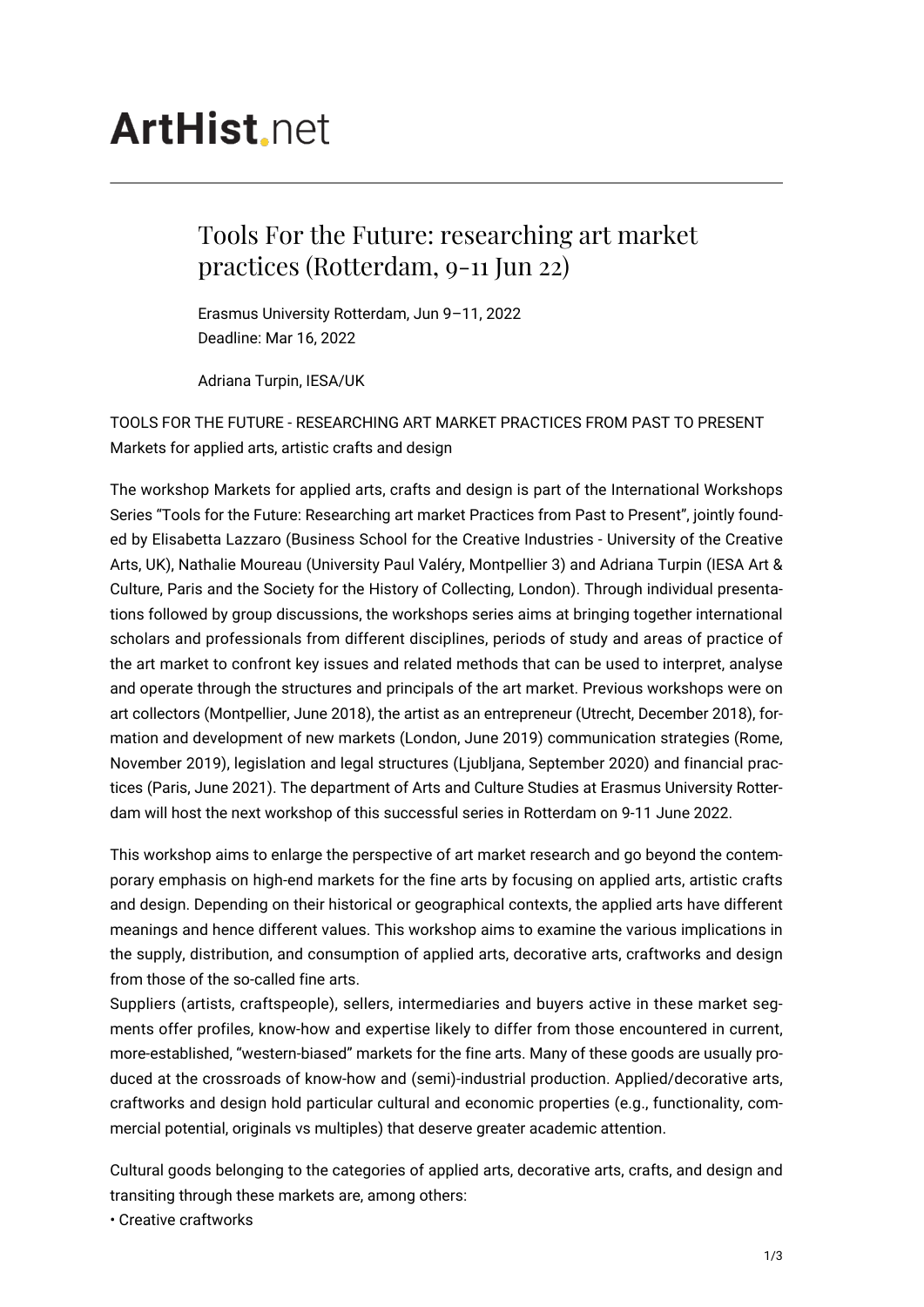#### ArtHist.net

- Furniture (antique/vintage/design)
- Textile arts (quilts, tapestry, woven artworks)
- Ceramics, pottery, porcelain
- Fine glassware
- Silverware, goldsmithing
- Art reproducibles, multiples

We are inviting papers which address innovative methodologies to research these markets in order to highlight original forms of intermediation, entrepreneurship and business models, financing practices, "platformisation", globalisation, etc. In doing so, we want to gain insights into the structures and dynamics that govern these overlooked creative industries and explore new ways to map and analyse them, at both local and global levels.

Areas of proposed discussion will include, among others:

- Perceived and economic values of these goods
- Economic differences between one off pieces and multiples (e.g. financial value)
- Market structure of these segments (e.g., high vs low-ends, primary vs secondary markets, types of competition)
- Supply chains
- Alternative price determinants and the role of material value and use value in price formation
- Alternative branding and promotion strategies (as opposed to traditional fine arts)
- Buyers' profiles and incentives to collect applied arts, craftworks and design
- Cultural and economic challenges faced by these specialised markets
- Impact of digitalisation
- Cultural policy recommendations for stakeholders active in these industries

#### Abstract submission and deadlines

We welcome submissions of rigorous quantitative, theoretical, and/or qualitative studies contributing to the topic illustrated above. We particularly appreciate submissions from different disciplines within the social sciences and the humanities as well as interdisciplinary approaches.

Please submit your abstract of 300 words with a short biography to Filip Vermeylen (vermeylen@eshcc.eur.nl) and Adriana Turpin (a.turpin@iesa.fr) by 15 March 2022. Notification of acceptance will be given by 1 April 2022.

### Scientific Committee

• Elisabetta Lazzaro, Business School for the Creative Industries, University of the Creative Arts, UK

- Ellen Loots, Erasmus University Rotterdam, Netherlands
- Nathalie Moureau, ART-Dev University Paul Valéry Montpellier 3, France
- Anne-Sophie Radermecker, Erasmus University Rotterdam and Université Libre de Bruxelles, Belgium
- Adriana Turpin, IESA, Paris, France
- Filip Vermeylen, Erasmus University Rotterdam, Netherlands

#### Reference:

CFP: Tools For the Future: researching art market practices (Rotterdam, 9-11 Jun 22). In: ArtHist.net, Jan